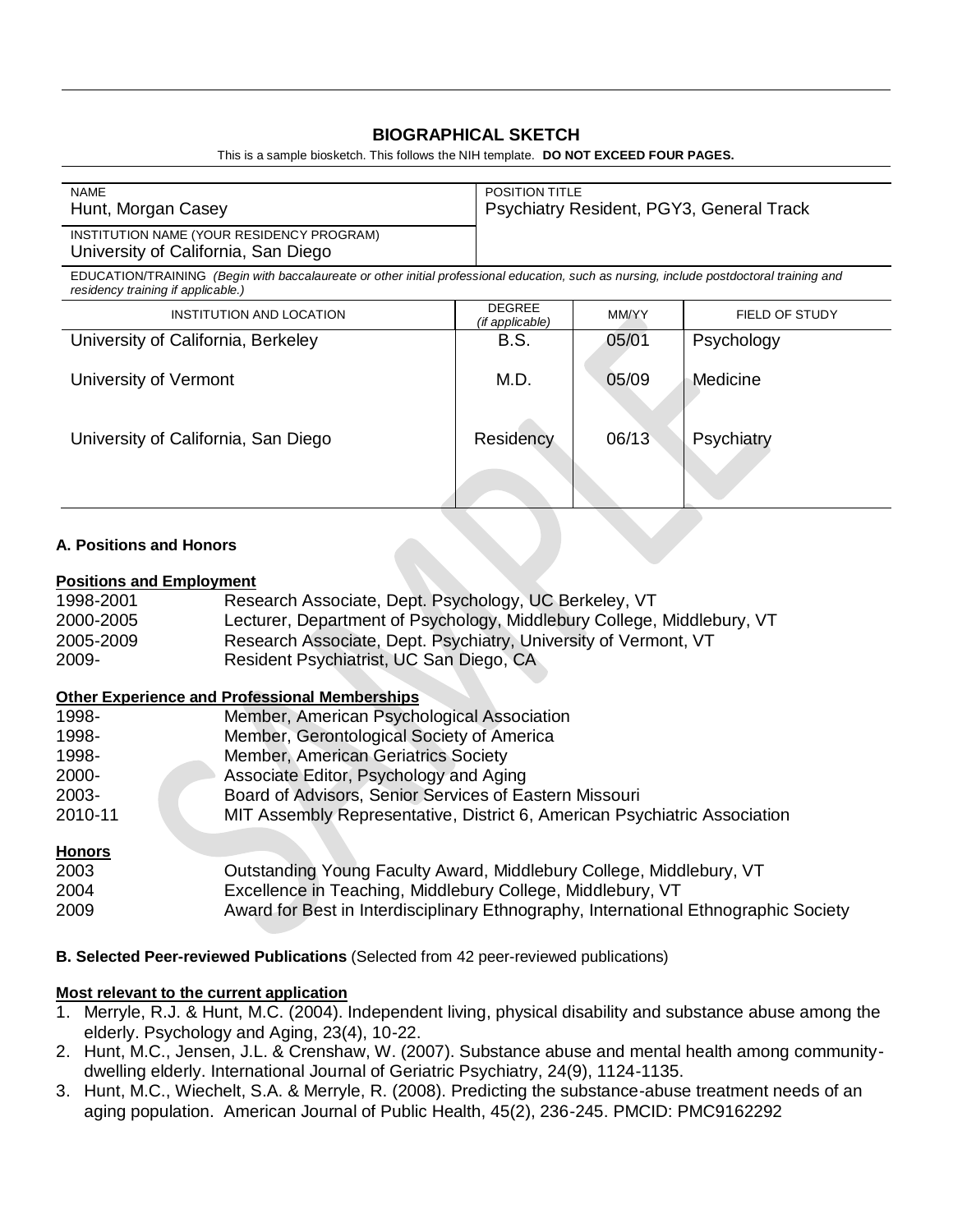- 4. Hunt,M.C., Newlin, D.B. & Fishbein, D. (2009). Brain imaging in methamphetamine abusers across the lifespan. Gerontology, 46(3), 122-145.
- 5. Hunt, M.C. & Sher, K.A. (2009). Successful intervention models for older drug-abusers: Research across the life-span. American Psychologist, in press. NIHMSID: NIHMS99135

### **Additional recent publications of importance to the field (in chronological order)**

- 1. Gryczynski, J., Shaft, B.M., Merryle, R., & Hunt, M.C. (2002). Community based participatory research with late-life addicts. American Journal of Alcohol and Drug Abuse, 15(3), 222-238.
- 2. Shaft, B.M., Hunt, M.C., Merryle, R., & Venturi, R. (2003). Policy implications of genetic transmission of alcohol and drug abuse in female nonusers. International Journal of Drug Policy, 30(5), 46-58.
- 3. Hunt, M.C., Marks, A.E., Shaft, B.M., Merryle, R., & Jensen, J.L. (2004). Early-life family and community characteristics and late-life substance abuse. Journal of Applied Gerontology, 28(2),26-37.
- 4. Hunt, M.C., Merryle, R. & Jensen, J.L. (2005). The effect of social support networks on morbidity among elderly substance abusers. Journal of the American Geriatrics Society, 57(4), 15-23.
- 5. Hunt, M.C., Pour, B., Marks, A.E., Merryle, R. & Jensen, J.L. (2005). Aging out of methadone treatment. American Journal of Alcohol and Drug Abuse, 15(6), 134-149.
- 6. Hunt, M.C., Marks, A.E., Venturi, R., Crenshaw, W. & Ratonian, A. (2007). Community-based intervention strategies for reducing alcohol and drug abuse in the elderly. Addiction, 104(9), 1436-1606. PMCID: PMC9000292
- 7. Merryle, R. & Hunt, M.C. (2007). Randomized clinical trial of cotinine in older nicotine addicts. Age and Ageing, 38(2), 9-23. PMCID: PMC9002364
- 8. Hunt, M.C., Jensen, J.L. & Merryle, R. (2008). The aging addict: ethnographic profiles of the elderly drug user. NY, NY: W. W. Norton & Company.
- 9. Hunt, M.C. (2009). Contrasting ethnicity with race in the older alcoholic. The Journals of Gerontology Series B: Psychological Sciences and Social Sciences, in press. PMCID: PMC Journal – In Process.
- 10. Hunt, M.C. (2009). Intervening successfully with the older methadone patient. Journal of Applied Gerontology, 13(4), 67-79.

# **C. Research/Educational Projects**

### **Ongoing Research/Educational Projects + Support, (if applicable)**

R01 DA942367-03 Hunt (PI) 09/01/08-08/31/13 Health trajectories and behavioral interventions among older substance abusers The goal of this study is to compare the effects of two substance abuse interventions on health outcomes in an urban population of older opiate addicts. Role: PI

Physical disability, depression and substance abuse in the elderly

The goal of this study is to identify disability and depression trajectories and demographic factors associated with substance abuse in an independently-living elderly population. Role: Co-Investigator

Faculty Resources Grant, Washington University **1988** 1988 1988/15/09-08/14/11

Opiate Addiction Database

The goal of this project is to create an integrated database of demographic, social and biomedical information for homeless opiate abusers in two urban Missouri locations, using a number of state and local data sources.

# **Completed Research/Educational Projects + Support, (if applicable)**

N/A Hunt (PI) 02/01/02-01/31/05 Drug Abuse in the Elderly

N/A Merryle (PI) 12/15/07-11/30/12